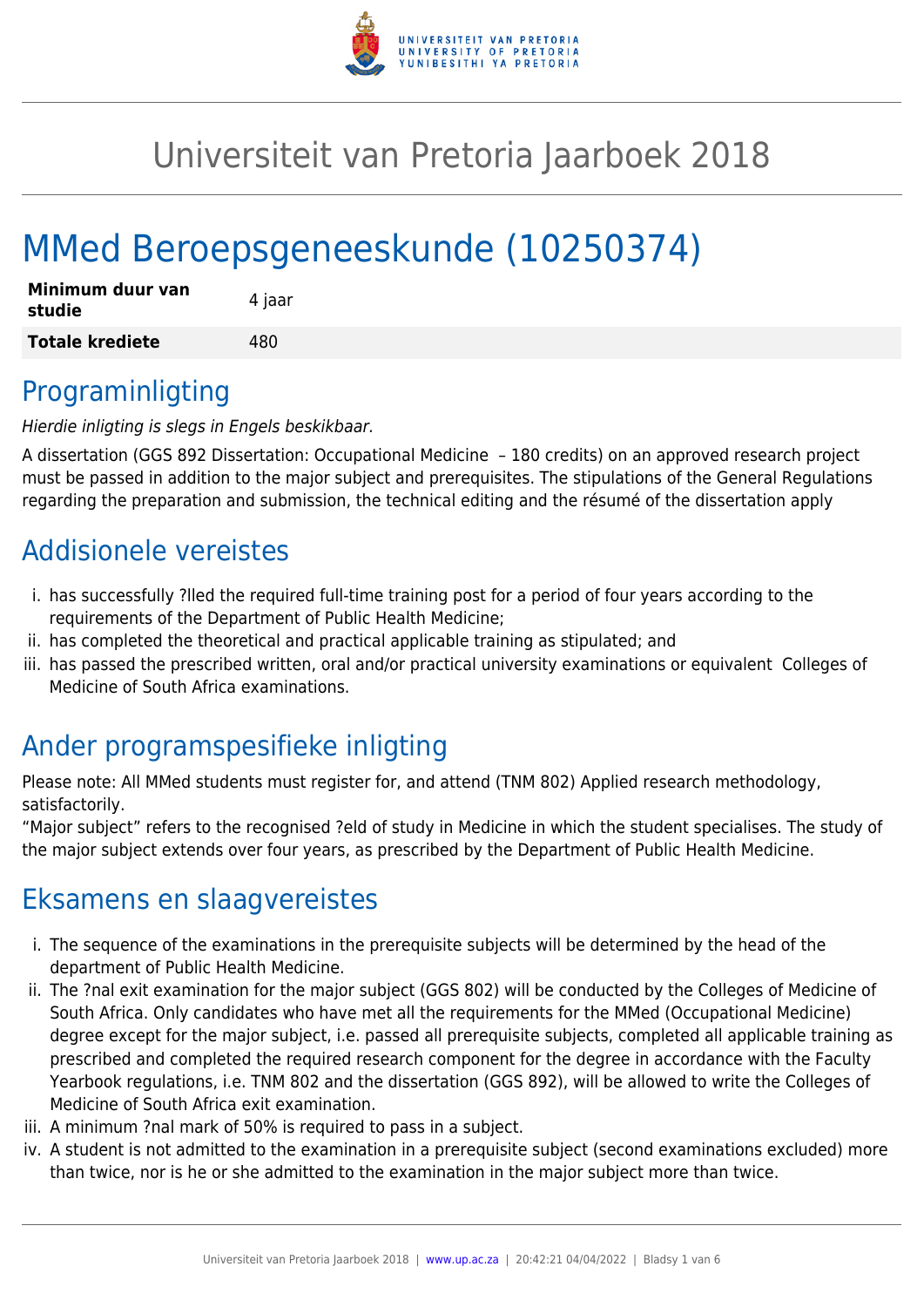

#### **Second examinations**

Second examinations in the prerequisite subjects will only be held after at least six months have elapsed since the conclusion of the examination in which the student had failed, and following adequate remediation.

# Vrystelling

The Faculty Board may, at its discretion, grant partial exemption from the training and work mentioned earlier on the grounds of comparable training and experience completed in another post or at another recognised institution – with the provison that exemption from a maximum period of 18 months may be granted in the case of the MMed (Occupational Medicine) degree programme.

### Praktiese/kliniese/internskapinligting

Registrars in Occupational Medicine are expected to undergo rotational attachment to a number of designated organisations during their period of training.

### **Navorsing**

A dissertation on an approved Occupational Health or Occupational Medicine research project must be passed in addition to the major subject and prerequisites. The stipulations of the General Regulations regarding the preparation and submission, the technical editing and the résumé of the dissertation apply.

### Slaag met lof

The degree is conferred at the end of the prescribed training period, i.e. four years unless a time exemption has been awarded by the Faculty Board. The degree is conferred with distinction on a student who has obtained a ?nal mark of at least 75% in the major subject.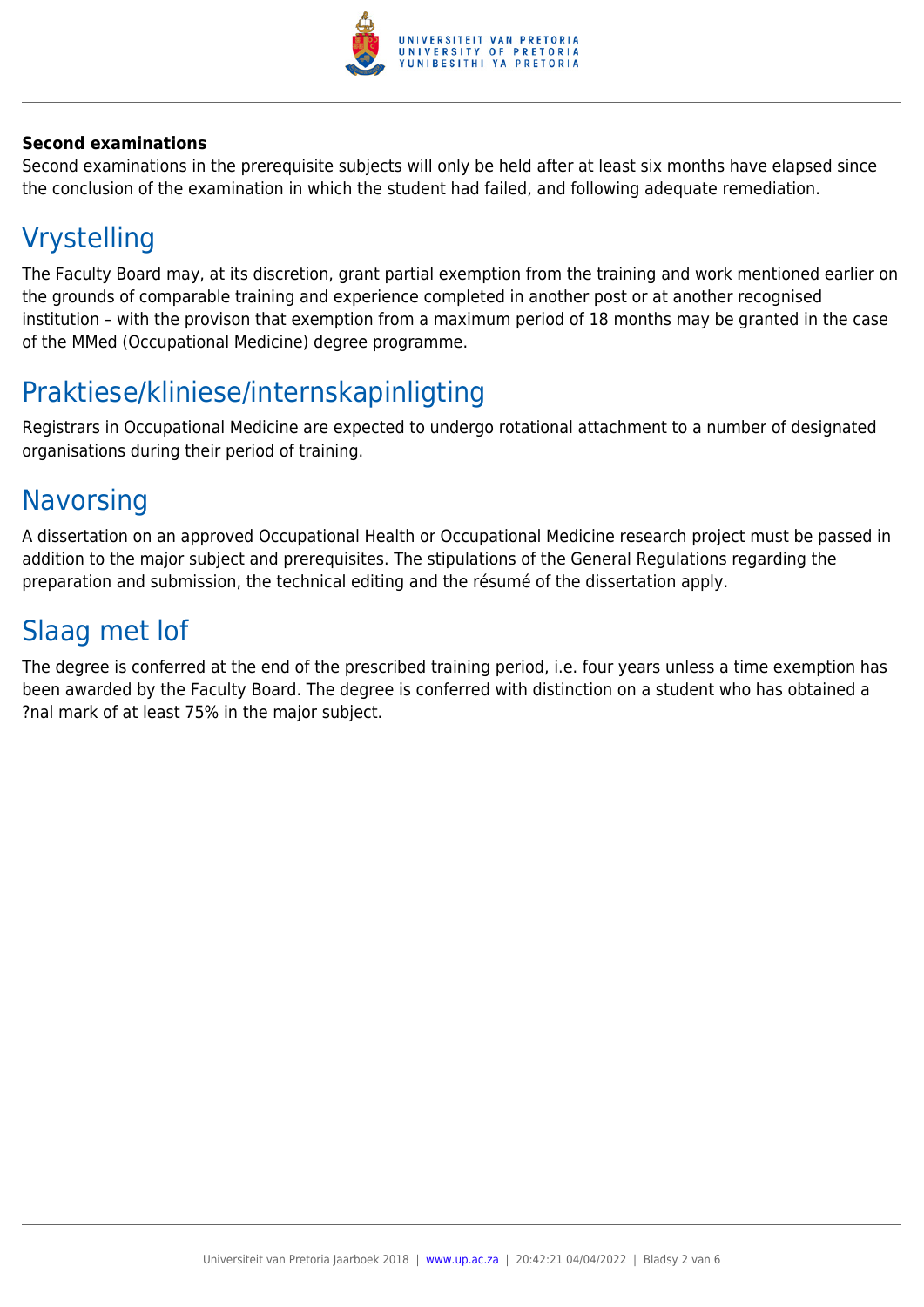

# Kurrikulum: Jaar 1

#### **Minimum krediete: 480**

### **Kernmodules**

[Administratiewe teorie en gesondheids-verwante sosialewetenskappe 800](https://www.up.ac.za/faculty-of-education/yearbooks/2018/modules/view/ASW 800/lg/af) (ASW 800) - Krediete: 50.00 [Epidemiologie-teorie, biostatistiek en demografie 800](https://www.up.ac.za/faculty-of-education/yearbooks/2018/modules/view/EBD 800/lg/af) (EBD 800) - Krediete: 50.00 [Beroepsgeneeskunde 802](https://www.up.ac.za/faculty-of-education/yearbooks/2018/modules/view/GGS 802/lg/af) (GGS 802) - Krediete: 150.00 [Verhandeling: Beroepsgeneeskunde 892](https://www.up.ac.za/faculty-of-education/yearbooks/2018/modules/view/GGS 892/lg/af) (GGS 892) - Krediete: 180.00 [Wetenskaplike skryfmetodes 873](https://www.up.ac.za/faculty-of-education/yearbooks/2018/modules/view/HMS 873/lg/af) (HMS 873) - Krediete: 0.00 [Wetenskaplike skryfmetodes 873](https://www.up.ac.za/faculty-of-education/yearbooks/2018/modules/view/HMS 873/lg/af) (HMS 873) - Krediete: 0.00 [Oordraagbare en nie-oordraagbare gesondheidsverwante toestaande 800](https://www.up.ac.za/faculty-of-education/yearbooks/2018/modules/view/ONO 800/lg/af) (ONO 800) - Krediete: 50.00 [Onderrig in openbare gesondheid 873](https://www.up.ac.za/faculty-of-education/yearbooks/2018/modules/view/PHM 873/lg/af) (PHM 873) - Krediete: 0.00 [Toegepaste navorsingsmetodologie 802](https://www.up.ac.za/faculty-of-education/yearbooks/2018/modules/view/TNM 802/lg/af) (TNM 802) - Krediete: 0.00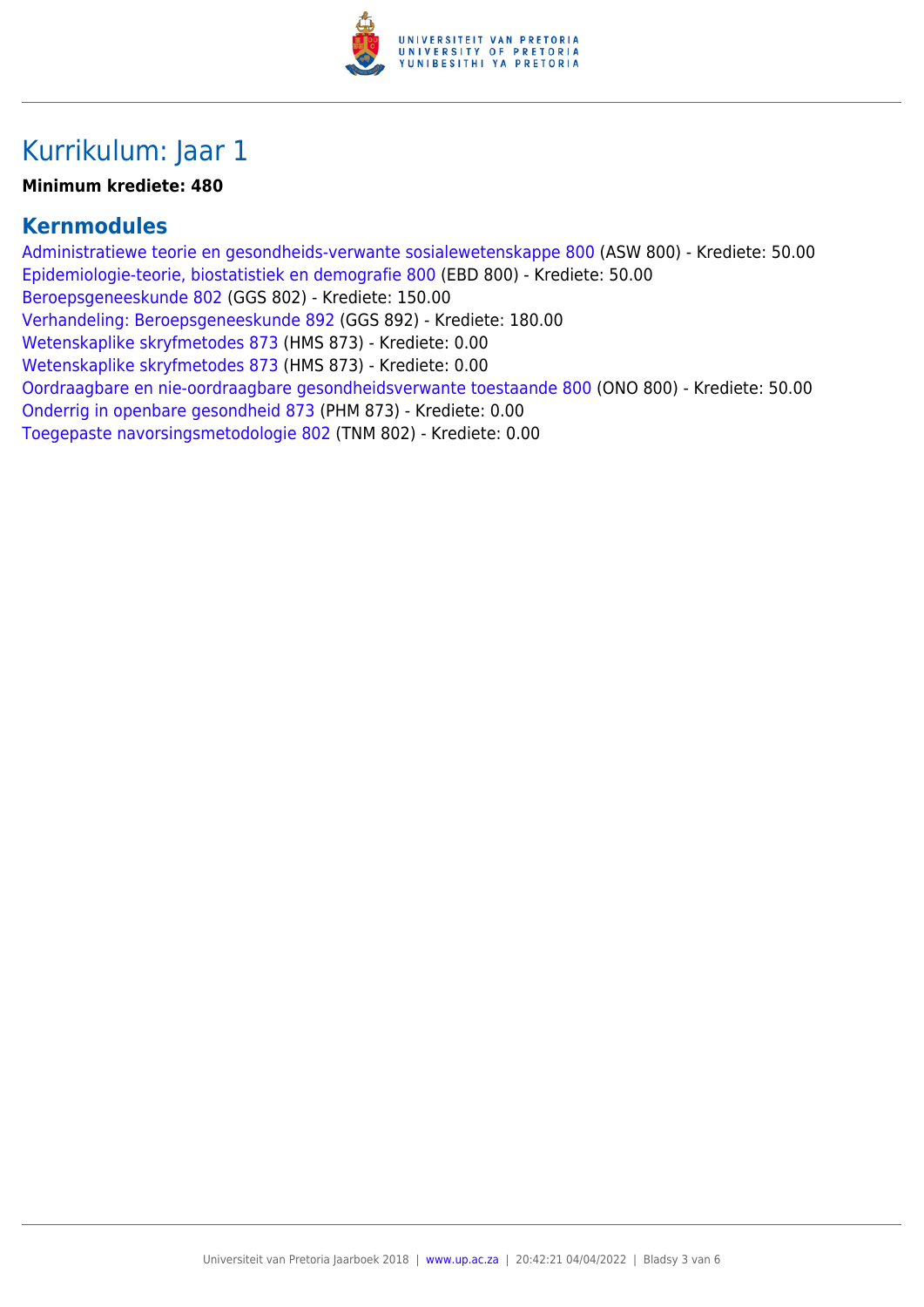

# Kurrikulum: Jaar 2

#### **Minimum krediete: 480**

### **Kernmodules**

[Administratiewe teorie en gesondheids-verwante sosialewetenskappe 800](https://www.up.ac.za/faculty-of-education/yearbooks/2018/modules/view/ASW 800/lg/af) (ASW 800) - Krediete: 50.00 [Epidemiologie-teorie, biostatistiek en demografie 800](https://www.up.ac.za/faculty-of-education/yearbooks/2018/modules/view/EBD 800/lg/af) (EBD 800) - Krediete: 50.00 [Beroepsgeneeskunde 802](https://www.up.ac.za/faculty-of-education/yearbooks/2018/modules/view/GGS 802/lg/af) (GGS 802) - Krediete: 150.00 [Verhandeling: Beroepsgeneeskunde 892](https://www.up.ac.za/faculty-of-education/yearbooks/2018/modules/view/GGS 892/lg/af) (GGS 892) - Krediete: 180.00 [Wetenskaplike skryfmetodes 873](https://www.up.ac.za/faculty-of-education/yearbooks/2018/modules/view/HMS 873/lg/af) (HMS 873) - Krediete: 0.00 [Wetenskaplike skryfmetodes 873](https://www.up.ac.za/faculty-of-education/yearbooks/2018/modules/view/HMS 873/lg/af) (HMS 873) - Krediete: 0.00 [Oordraagbare en nie-oordraagbare gesondheidsverwante toestaande 800](https://www.up.ac.za/faculty-of-education/yearbooks/2018/modules/view/ONO 800/lg/af) (ONO 800) - Krediete: 50.00 [Onderrig in openbare gesondheid 873](https://www.up.ac.za/faculty-of-education/yearbooks/2018/modules/view/PHM 873/lg/af) (PHM 873) - Krediete: 0.00 [Toegepaste navorsingsmetodologie 802](https://www.up.ac.za/faculty-of-education/yearbooks/2018/modules/view/TNM 802/lg/af) (TNM 802) - Krediete: 0.00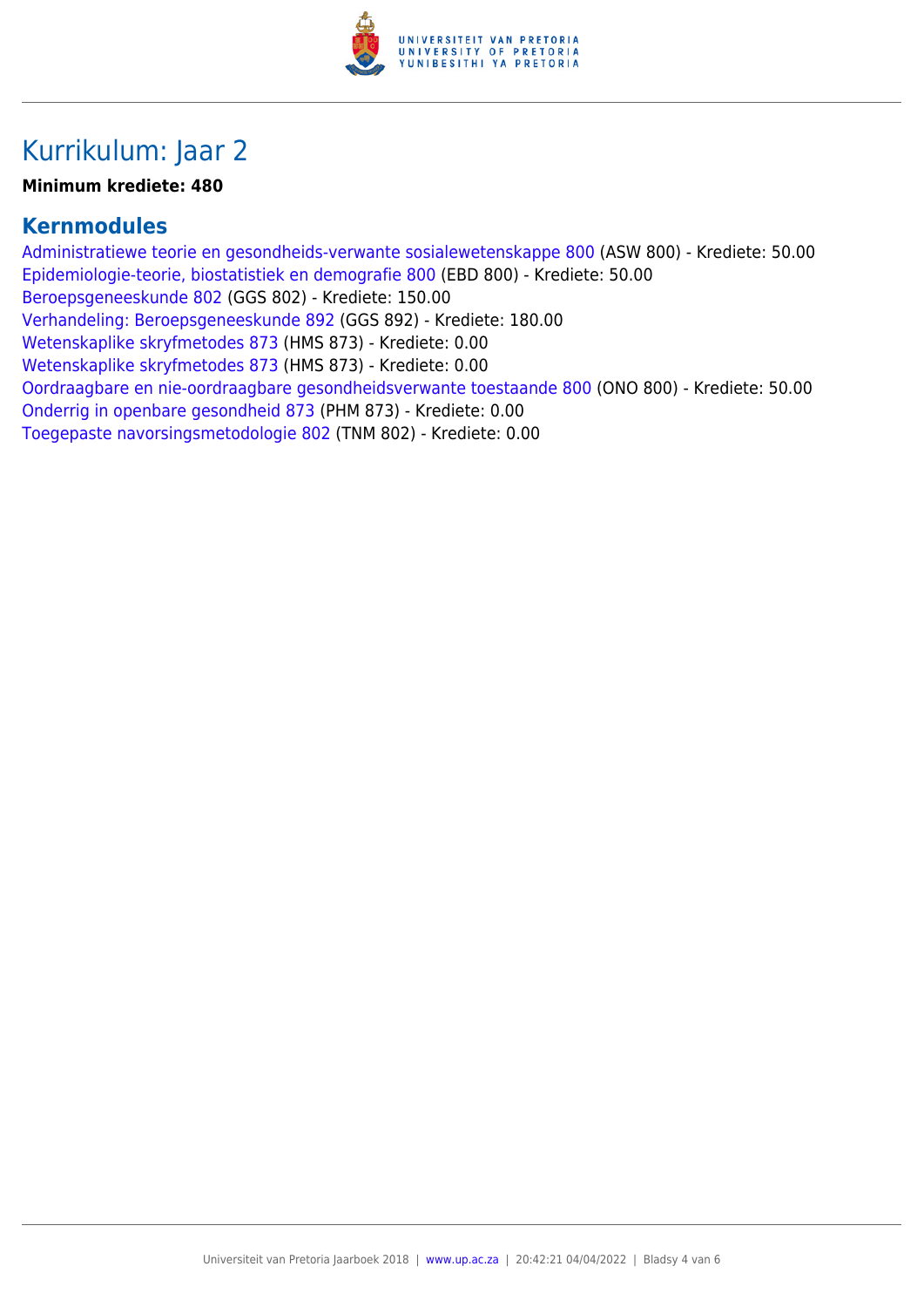

# Kurrikulum: Jaar 3

#### **Minimum krediete: 480**

### **Kernmodules**

[Administratiewe teorie en gesondheids-verwante sosialewetenskappe 800](https://www.up.ac.za/faculty-of-education/yearbooks/2018/modules/view/ASW 800/lg/af) (ASW 800) - Krediete: 50.00 [Epidemiologie-teorie, biostatistiek en demografie 800](https://www.up.ac.za/faculty-of-education/yearbooks/2018/modules/view/EBD 800/lg/af) (EBD 800) - Krediete: 50.00 [Beroepsgeneeskunde 802](https://www.up.ac.za/faculty-of-education/yearbooks/2018/modules/view/GGS 802/lg/af) (GGS 802) - Krediete: 150.00 [Verhandeling: Beroepsgeneeskunde 892](https://www.up.ac.za/faculty-of-education/yearbooks/2018/modules/view/GGS 892/lg/af) (GGS 892) - Krediete: 180.00 [Wetenskaplike skryfmetodes 873](https://www.up.ac.za/faculty-of-education/yearbooks/2018/modules/view/HMS 873/lg/af) (HMS 873) - Krediete: 0.00 [Wetenskaplike skryfmetodes 873](https://www.up.ac.za/faculty-of-education/yearbooks/2018/modules/view/HMS 873/lg/af) (HMS 873) - Krediete: 0.00 [Oordraagbare en nie-oordraagbare gesondheidsverwante toestaande 800](https://www.up.ac.za/faculty-of-education/yearbooks/2018/modules/view/ONO 800/lg/af) (ONO 800) - Krediete: 50.00 [Onderrig in openbare gesondheid 873](https://www.up.ac.za/faculty-of-education/yearbooks/2018/modules/view/PHM 873/lg/af) (PHM 873) - Krediete: 0.00 [Toegepaste navorsingsmetodologie 802](https://www.up.ac.za/faculty-of-education/yearbooks/2018/modules/view/TNM 802/lg/af) (TNM 802) - Krediete: 0.00